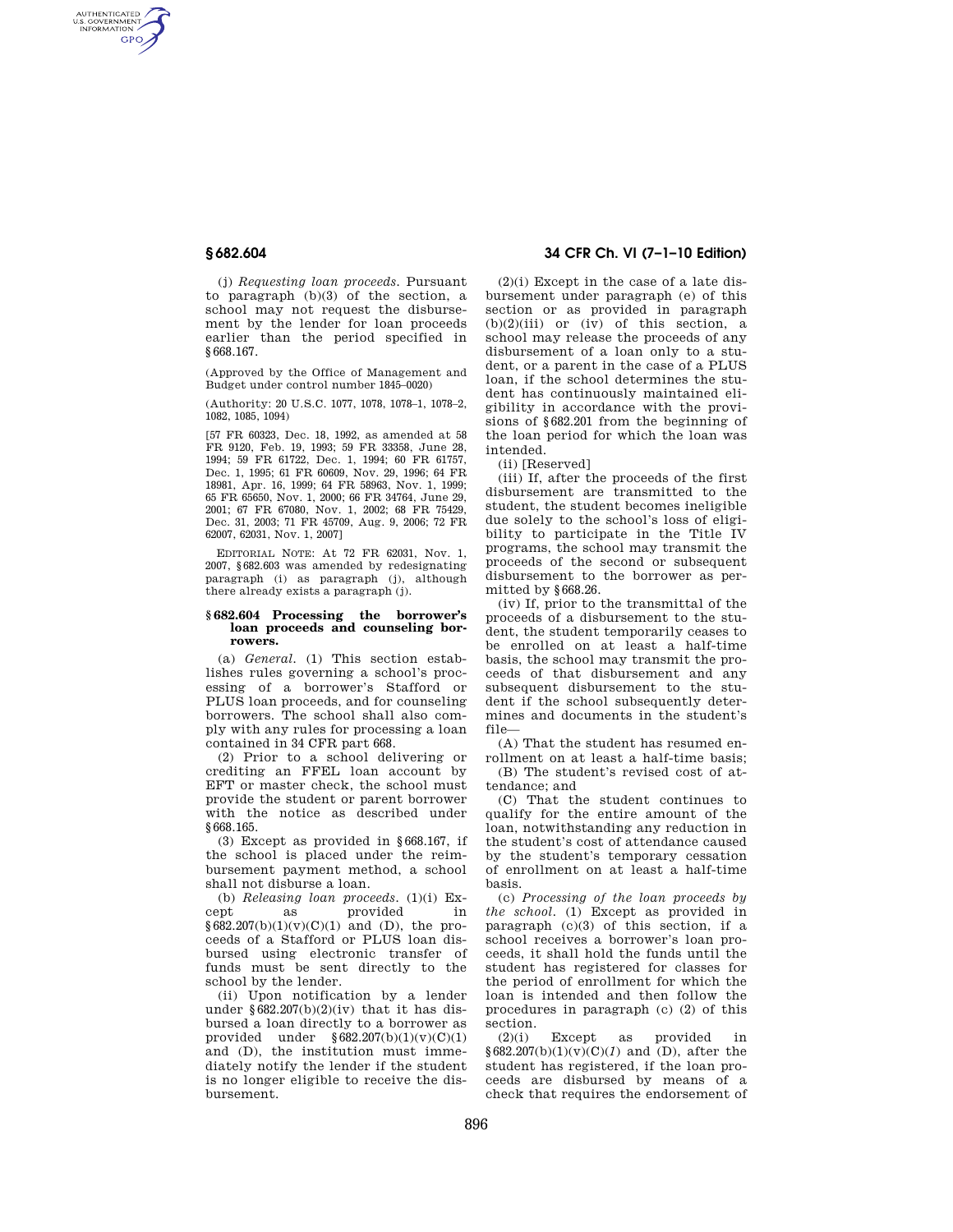## **Ofc. of Postsecondary Educ., Education § 682.604**

the student only, the school shall deliver the check to the student, subject to paragraph  $(d)(2)$  of this section, within 30 days of the school's receipt of the check.

(ii) If the loan proceeds are disbursed by means of a check that requires the endorsement of both the borrower and the school, the school shall—

(A) In the case of the initial disbursement on a loan, endorse the check on its own behalf, and, after the student has registered, deliver it to the student subject to paragraph  $(d)(2)$  of this section, within 30 days of the school's receipt of the check; or

(B) Obtain the borrower's endorsement on the check, endorse the check on its own behalf and, after the student has registered, credit the student's account, in accordance with paragraph  $(d)(1)$  of this section, and deliver the remaining loan proceeds to the student, as specified in §668.164(e).

(3) If the loan proceeds are disbursed by electronic funds transfer to an account of the school in accordance with  $§682.207(b)(1)(ii)(B)$ , or by master check in accordance with  $§682.207(b)(1)(ii)(C)$ , the school must, unless authorization was provided in the loan application or MPN, obtain the student's, or in the case of parent a PLUS loan, the parent borrower's written authorization for the release of the initial and any subsequent disbursement of each FFEL loan to be made, and after the student has registered either—

(i) Deliver the proceeds to the student or parent borrower as specified in §668.164; or

(ii) Credit the student's account in accordance with paragraph (d)(1) of this section and §668.164, notify the student or parent borrower in writing that it has so credited that account, and deliver to the student or parent borrower the remaining loan proceeds not later than the timeframe specified in 668.164.

(4) A school may not credit a student's account or release the proceeds of a loan to a student who is on a leave of absence, as described in §668.22(d).

(5) A school may not release the first installment of a Stafford loan for endorsement to a student who is enrolled in the first year of an undergraduate program of study and who has not previously received a Stafford, SLS, Direct Subsidized, or Direct Unsubsidized loan until 30 days after the first day of the student's program of study unless—

(i) Except as provided in paragraph  $(c)(5)(ii)$  of this section, the school in which the student is enrolled has a cohort default rate, calculated under subpart M of 34 CFR part 668, of less than 10 percent for each of the three most recent fiscal years for which data are available; or

(ii) For loans first disbursed on or after October 1, 2011, the school in which the student is enrolled has a cohort default rate, calculated under either subpart M or subpart N of 34 CFR part 668 of less than 15 percent for each of the three most recent fiscal years for which data are available; or

(iii) The school is an eligible home institution certifying a loan to cover the student's cost of attendance in a study abroad program and has a cohort default rate, calculated under either subpart M or subpart N of 34 CFR part 668, of less than 5 percent for the single most recent fiscal year for which data are available.

(6) Unless the provision of  $§682.207(d)$ applies—

(i) If a loan period is more than one payment period, the school must deliver loan proceeds at least once in each payment period; and

(ii) If a loan period is one payment period, the school must make at least two deliveries of loan proceeds during that payment period.

(A) For a loan certified under  $§682.603(f)(1)(i)(A)$ , the school may not make the second delivery until the calendar midpoint between the first and last scheduled days of class of the loan period; or

(B) For a loan certified under  $§682.603(f)(1)(i)(B)$ , the school may not make the second delivery until the student successfully completes half of the number of credit hours or clock hours and half of the number of weeks of instructional time in the payment period.

(7) The school must deliver loan proceeds in substantially equal installments, and no installment may exceed one-half of the loan.

(8) Notwithstanding the requirements of paragraphs (c)(6) through (c)(9) of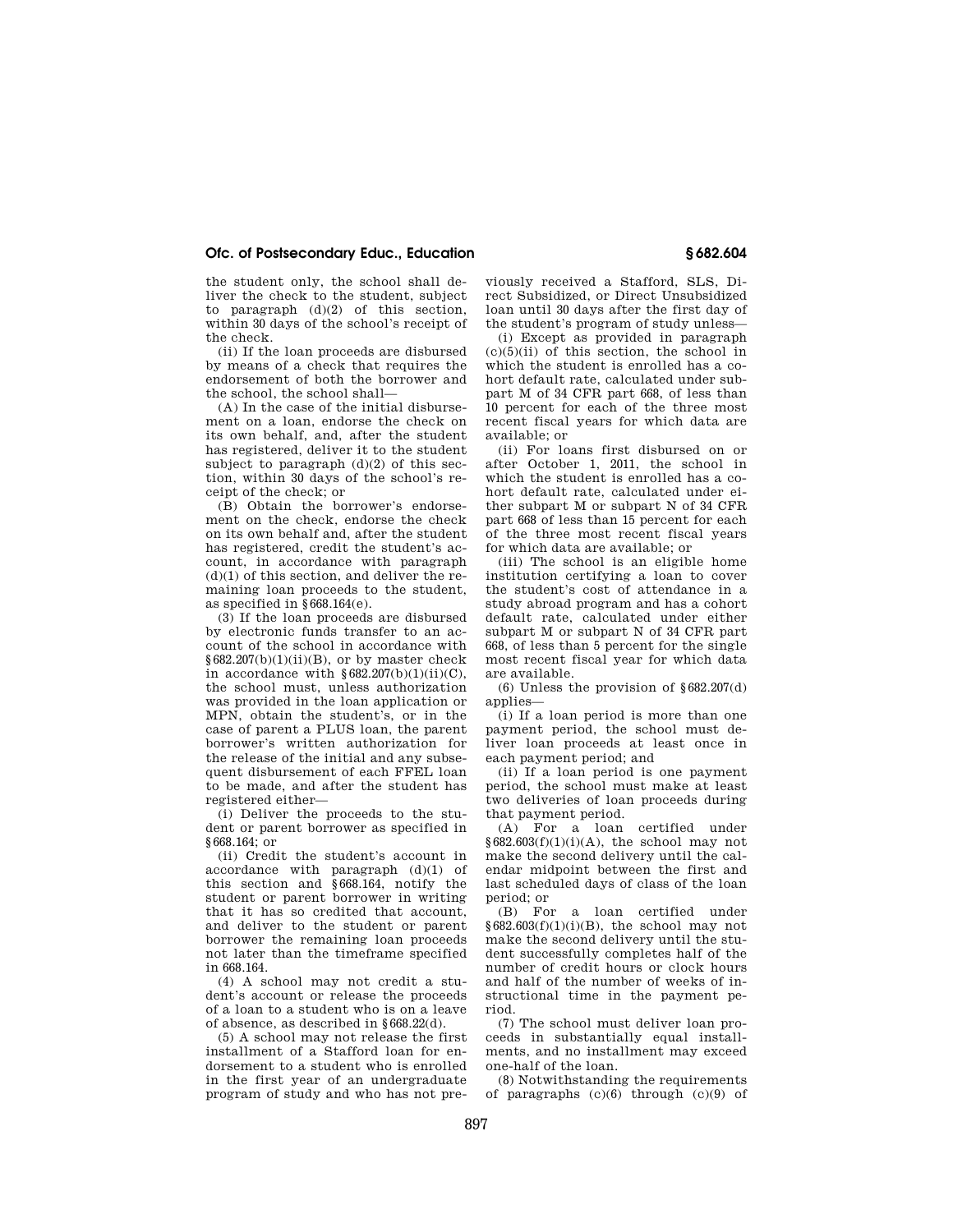this section, a school is not required to deliver loan proceeds in more than one installment if—

(i)(A) The student's loan period is not more than one semester, one trimester, one quarter, or, for non term-based schools or schools with non-standard terms, 4 months; and

(B)(*1*) Except as provided in paragraph  $(c)(8)(i)(B)(2)$  of this section, the school in which the student is enrolled has a cohort default rate, calculated under subpart M of 34 CFR part 668, of less than 10 percent for each of the three most recent fiscal years for which data are available; or

(*2*) For loan disbursements made on or after October 1, 2011, the school in which the student is enrolled has a cohort default rate, calculated under either subpart M or subpart N of 34 CFR part 668 of less than 15 percent for each of the three most recent fiscal years for which data are available; or

(ii) The school is an eligible home institution certifying a loan to cover the student's cost of attendance in a study abroad program and has a cohort default rate, calculated under subpart M or subpart N of 34 CFR part 668, of less than 5 percent for the single most recent fiscal year for which data are available.

(9) A school may deliver loan proceeds in accordance with paragraphs  $(c)(5)$  and  $(c)(10)$  of this section, if the school certified the loan prior to the deadline as provided for in §682.603(h).

(d) *Applying the loan proceeds.* (1)(i) For purposes of paragraphs  $(c)(2)(ii)(B)$ and (c)(3)(ii) of this section, a school may not credit a registered student's account earlier than the period specified in §668.164.

 $(ii)(A)$  The school may credit a registered student's account with only those loan proceeds covering costs specified in §668.164.

(B) The school, as a fiduciary for the benefit of the guaranty agency, the Secretary, and the student, may hold any additional loan proceeds that the student requests in writing that the school retain in order to assist the student in managing his or her loan funds for the remainder of the academic year. The school shall maintain these funds, as provided in  $§668.165(b)(5)$ .

**§ 682.604 34 CFR Ch. VI (7–1–10 Edition)** 

(2) For purposes of paragraphs  $(c)(2)(i)$ ,  $(c)(2)(ii)$  and  $(c)(3)$  of this section, a school may not deliver loan proceeds earlier than the timeframe specified in §668.164.

(3) If a student does not begin attendance in the period of enrollment—

(i) Disbursed loan proceeds must be handled in accordance with 34 CFR 668.21; and

(ii) Undelivered loan funds held by the school must be handled in accordance with 34 CFR 668.167.

(e) *Processing a late disbursement.* (1) A school may process a late disbursement received from a lender under §682.207(f) in accordance with §668.164(g).

(2) If the total amount of the late disbursement and all prior disbursements is greater than that portion of the borrower's educational charges, the school shall return the balance of the borrower's loan proceeds to the lender with a notice certifying—

(i) The beginning and ending dates of the period during which the borrower was enrolled at the school as an eligible student during the loan period or payment period; and

(ii) The borrower's corrected financial need for the loan for that period of enrollment or payment period.

(f) *Entrance counseling*. (1) A school must ensure that entrance counseling is conducted with each Stafford loan borrower prior to its release of the first disbursement, unless the student borrower has received a prior Federal Stafford, Federal SLS, or Direct subsidized or unsubsidized loan.

(2) A school must ensure that entrance counseling is conducted with each graduate or professional student PLUS loan borrower prior to its release of the first disbursement, unless the student has received a prior Federal PLUS loan or Direct PLUS loan.

(3) Entrance counseling for Stafford and graduate or professional student PLUS Loan borrowers must provide comprehensive information on the terms and conditions of the loan and on the responsibilities of the borrower with respect to the loan. This information may be provided to the borrower—

(i) During an entrance counseling session conducted in person;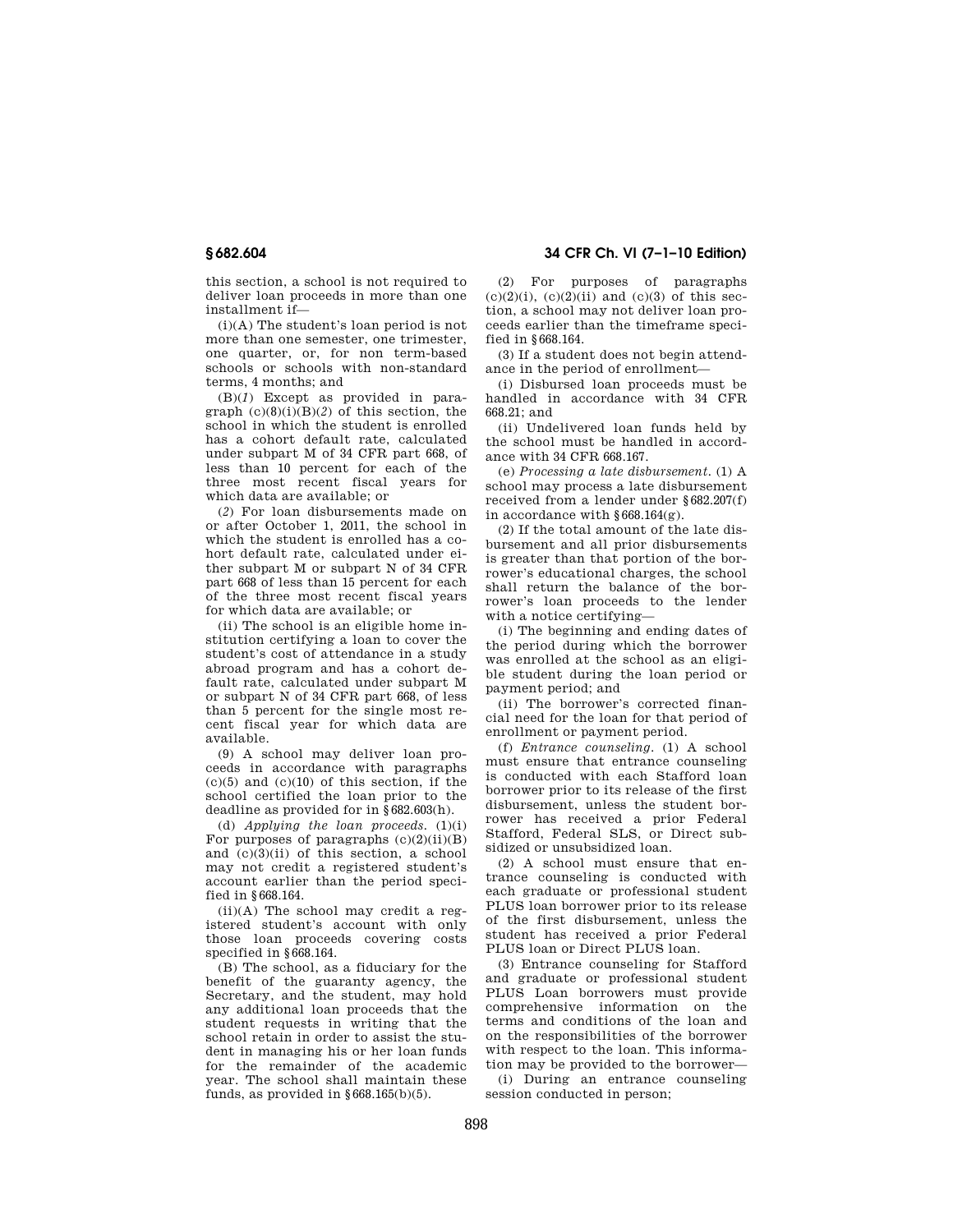## **Ofc. of Postsecondary Educ., Education § 682.604**

(ii) On a separate written form provided to the borrower that the borrower signs and returns to the school; or

(iii) Online or by interactive electronic means, with the borrower acknowledging receipt of the information.

(4) If entrance counseling is conducted online or through interactive electronic means, the school must take reasonable steps to ensure that each student borrower receives the counseling materials, and participates in and completes the entrance counseling, which may include completion of any interactive program that tests the borrower's understanding of the terms and conditions of the borrower's loans.

(5) A school must ensure that an individual with expertise in the title IV programs is reasonably available shortly after the counseling to answer the student borrower's questions regarding those programs. As an alternative, prior to releasing the proceeds of a loan, in the case of a student borrower enrolled in a correspondence program or a student borrower enrolled in a study-abroad program that the home institution approves for credit, the counseling may be provided through written materials.

(6) Entrance counseling for Stafford Loan borrowers must—

(i) Explain the use of a Master Promissory Note;

(ii) Emphasize to the student borrower the seriousness and importance of the repayment obligation the student borrower is assuming;

(iii) Describe the likely consequences of default, including adverse credit reports, delinquent debt collection procedures under Federal law, and litigation;

(iv) In the case of a student borrower (other than a loan made or originated by the school), emphasize that the student borrower is obligated to repay the full amount of the loan even if the student borrower does not complete the program, does not complete the program within the regular time for program completion, is unable to obtain employment upon completion, or is otherwise dissatisfied with or does not receive the educational or other services that the student borrower purchased from the school;

(v) Inform the student borrower of sample monthly repayment amounts based on—

(A) A range of student levels of indebtedness of Stafford loan borrowers, or student borrowers with Stafford and PLUS loans, depending on the types of loans the borrower has obtained; or

(B) The average indebtedness of other borrowers in the same program at the same school as the borrower;

(vi) To the extent practicable, explain the effect of accepting the loan to be disbursed on the eligibility of the borrower for other forms of student financial assistance;

(vii) Provide information on how interest accrues and is capitalized during periods when the interest is not paid by either the borrower or the Secretary;

(viii) Inform the borrower of the option to pay the interest on an unsubsidized Stafford Loan while the borrower is in school;

(ix) Explain the definition of halftime enrollment at the school, during regular terms and summer school, if applicable, and the consequences of not maintaining half-time enrollment;

(x) Explain the importance of contacting the appropriate offices at the school if the borrower withdraws prior to completing the borrower's program of study so that the school can provide exit counseling, including information regarding the borrower's repayment options and loan consolidation;

(xi) Provide information on the National Student Loan Data System and how the borrower can access the borrower's records; and

(xii) Provide the name of and contact information for the individual the borrower may contact if the borrower has any questions about the borrower's rights and responsibilities or the terms and conditions of the loan.

(7) Entrance counseling for graduate or professional student PLUS Loan borrowers must—

(i) Inform the student borrower of sample monthly repayment amounts based on—

(A) A range of student levels of indebtedness of graduate or professional student PLUS loan borrowers, or student borrowers with Stafford and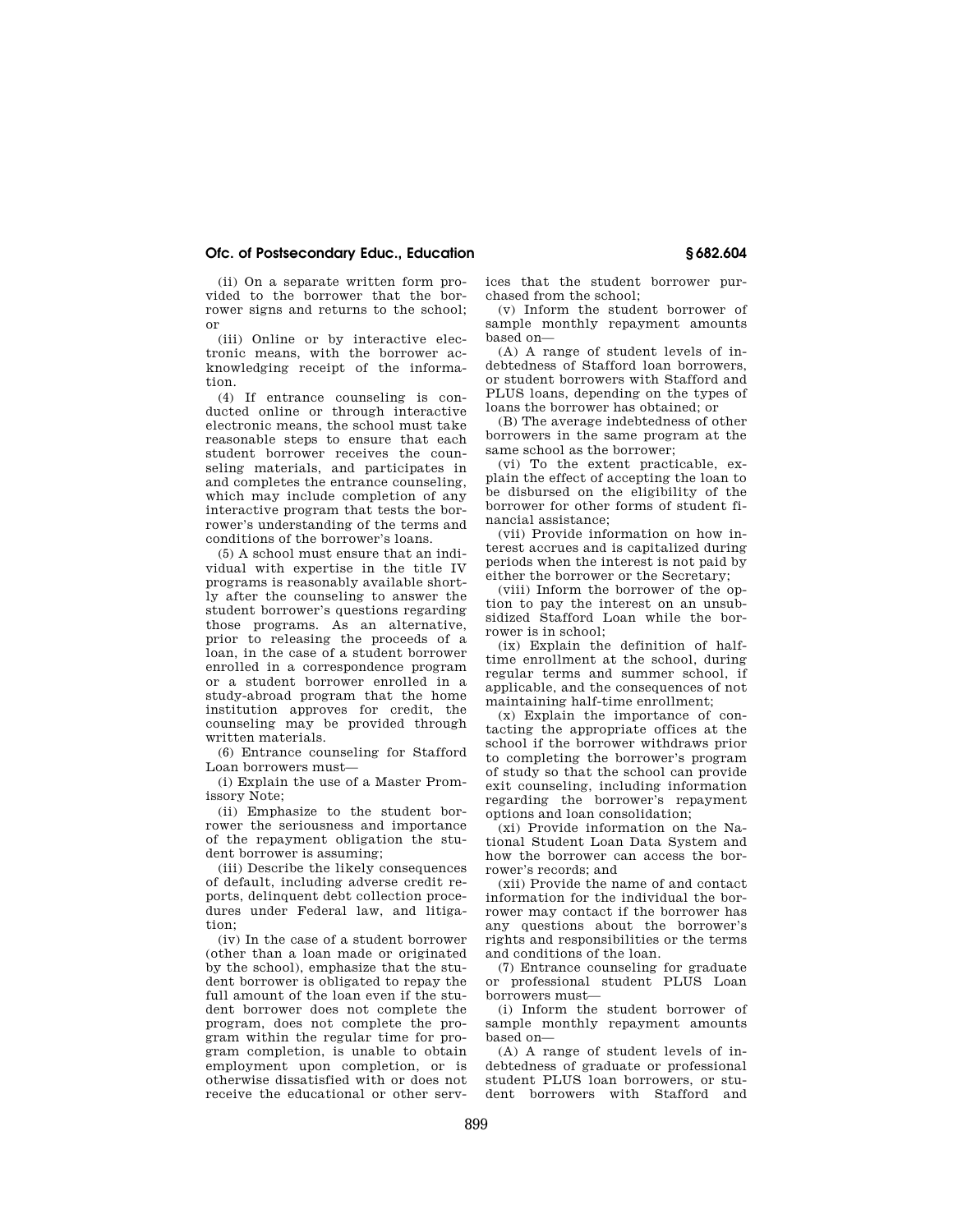PLUS loans, depending on the types of loans the borrower has obtained; or

(B) The average indebtedness of other borrowers in the same program at the same school as the borrower;

(ii) Inform the borrower of the option to pay interest on a PLUS Loan while the borrower is in school;

(iii) For a graduate or professional student PLUS Loan borrower who has received a prior FFEL Stafford, or Direct subsidized or unsubsidized loan, provide the information specified in  $§682.603(d)(1)(i)$  through  $\frac{8682.603(d)(1)(iii)}{3682.603(d)(1)(iii)}$ ; and

(iv) For a graduate or professional student PLUS Loan borrower who has not received a prior FFEL Stafford, or Direct subsidized or unsubsidized loan, provide the information specified in paragraph  $(f)(6)(i)$  through  $(f)(6)(xii)$  of this section.

(8) A school must maintain documentation substantiating the school's compliance with this section for each student borrower.

(g) *Exit counseling*. (1) A school must ensure that exit counseling is conducted with each Stafford loan borrower and graduate or professional student PLUS Loan borrower either in person, by audiovisual presentation, or by interactive electronic means. In each case, the school must ensure that this counseling is conducted shortly before the student borrower ceases at least half-time study at the school, and that an individual with expertise in the title IV programs is reasonably available shortly after the counseling to answer the student borrower's questions. As an alternative, in the case of a student borrower enrolled in a correspondence program or a study-abroad program that the home institution approves for credit, written counseling materials may be provided by mail within 30 days after the student borrower completes the program. If a student borrower withdraws from school without the school's prior knowledge or fails to complete an exit counseling session as required, the school must ensure that exit counseling is provided through either interactive electronic means or by mailing written counseling materials to the student borrower at the student borrower's last known address within 30 days after

**§ 682.604 34 CFR Ch. VI (7–1–10 Edition)** 

learning that the student borrower has withdrawn from school or failed to complete the exit counseling as required.

(2) The exit counseling must—

(i) Inform the student borrower of the average anticipated monthly repayment amount based on the student borrower's indebtedness or on the average indebtedness of student borrowers who have obtained Stafford loans, PLUS Loans, or student borrowers who have obtained both Stafford and PLUS loans, depending on the types of loans the student borrower has obtained, for attendance at the same school or in the same program of study at the same school;

(ii) Review for the student borrower available repayment plan options, including standard, graduated, extended, income sensitive and income-based repayment plans, including a description of the different features of each plan and sample information showing the average anticipated monthly payments, and the difference in interest paid and total payments under each plan;

(iii) Explain to the borrower the options to prepay each loan, to pay each loan on a shorter schedule, and to change repayment plans;

(iv) Provide information on the effects of loan consolidation including, at a minimum—

(A) The effects of consolidation on total interest to be paid, fees to be paid, and length of repayment;

(B) The effects of consolidation on a borrower's underlying loan benefits, including grace periods, loan forgiveness, cancellation, and deferment opportunities;

(C) The options of the borrower to prepay the loan and to change repayment plans; and

(D) That borrower benefit programs may vary among different lenders;

(v) Include debt-management strategies that are designed to facilitate repayment;

(vi) Include the matters described in paragraph  $(f)(6)(i)$ ,  $(f)(6)(ii)$ , and  $(f)(6)(iv)$  of this section;